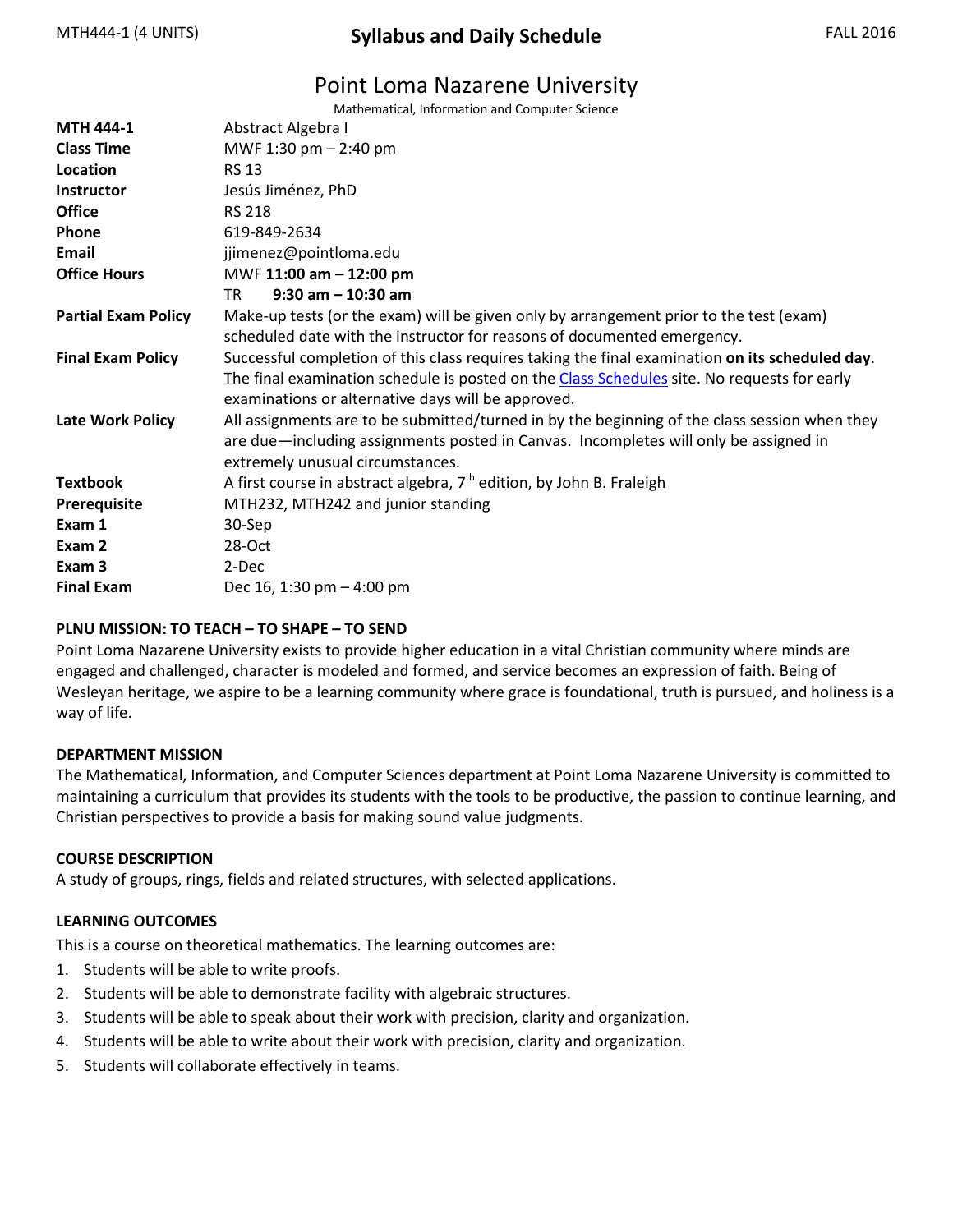# **COURSE PHILOSOPHY**

Mathematics requires active participation. Participation means: asking questions, making conjectures and checking them, providing solutions to problems, sharing ideas with classmates. During class time I will participate in the same way. My advantage is that I have seen the material several times.

### **CREDIT HOUR**

In the interest of providing sufficient time to accomplish the stated course learning outcomes, this class meets the PLNU credit hour policy for a 4 unit class delivered over 16 weeks. Specific details about how the class meets the credit hour requirements can be provided upon request.

### **INCOMPLETE AND LATE ASSIGNMENTS**

All assignments are to be submitted/turned in by the beginning of the class session when they are due—including assignments posted in Canvas. Incompletes will only be assigned in extremely unusual circumstances.

### **ATTENDANCE**

Attendance is expected at each class session. In the event of an absence you are responsible for the material covered in class and the assignments given that day.

Regular and punctual attendance at all classes in which a student is registered is considered essential to optimum academic achievement. Therefore, regular attendance and participation in each course are minimal requirements to be met. There are no allowed or excused absences except as approved in writing by the Provost for specific students participating in certain university-sanctioned activities. Excused absences still count toward the 10%-20% limits, but allow students to make up work, quizzes, or tests missed as a result of a university-sanctioned activity. Activities of a unique nature, such as labs or other activities identified clearly on the syllabus, cannot be made up except in rare instances when instructors have given advanced, written approval for doing so. Whenever the number of accumulated absences in a class, for any cause, exceeds ten (10) percent of the total number of class meetings, the faculty member should send an e-mail to the student and the Vice Provost for Academic Administration (VPAA) warning of attendance jeopardy. If more than twenty (20) percent of the total number of class meetings is reported as missed, the faculty member or VPAA may initiate the student's de-enrollment from the course without further advanced notice to the student. If the date of de-enrollment is past the last date to withdraw from a class, the student will be assigned a grade of W or WF consistent with university policy in the Grading section of the catalog. There are no refunds for courses where a de-enrollment was processed. For more details see the PLNU catalog: [http://catalog.pointloma.edu/content.php?catoid=18&navoid=1278#Class\\_Attendance](http://catalog.pointloma.edu/content.php?catoid=18&navoid=1278#Class_Attendance)

### **CLASS ENROLLMENT**

It is the student's responsibility to maintain his/her class schedule. Should the need arise to drop this course (personal emergencies, poor performance, etc.), the student has the responsibility to follow through (provided the drop date meets the stated calendar deadline established by the university), not the instructor. Simply ceasing to attend this course or failing to follow through to arrange for a change of registration (drop/add) may easily result in a grade of F on the official transcript.

## **ACADEMIC ACCOMADATIONS**

While all students are expected to meet the minimum academic standards for completion of their courses as established by the instructors, students with special needs may require academic accommodations. At Point Loma Nazarene University, students requesting academic accommodations must file documentation with the Disability Resource Center (DRC), located in the Bond Academic Center. Students can also reach the Disability Resource Center by phone at 619- 849-2486 or by e-mail at [DRC@pointloma.edu.](mailto:DRC@pointloma.edu) Once the student files documentation, the Disability Resource Center contacts the student's instructors and provides written recommendations for reasonable and appropriate accommodations to meet the individual needs of the student. This policy assists the university in its commitment to full compliance with Section 504 of the Rehabilitation Act of 1973, the Americans with Disabilities (ADA) Act of 1990, and ADA Amendments Act of 2008, all of which prohibit discrimination against students with special needs and guarantees all qualified students equal access to the benefits of PLNU programs and activities. For more details see the PLNU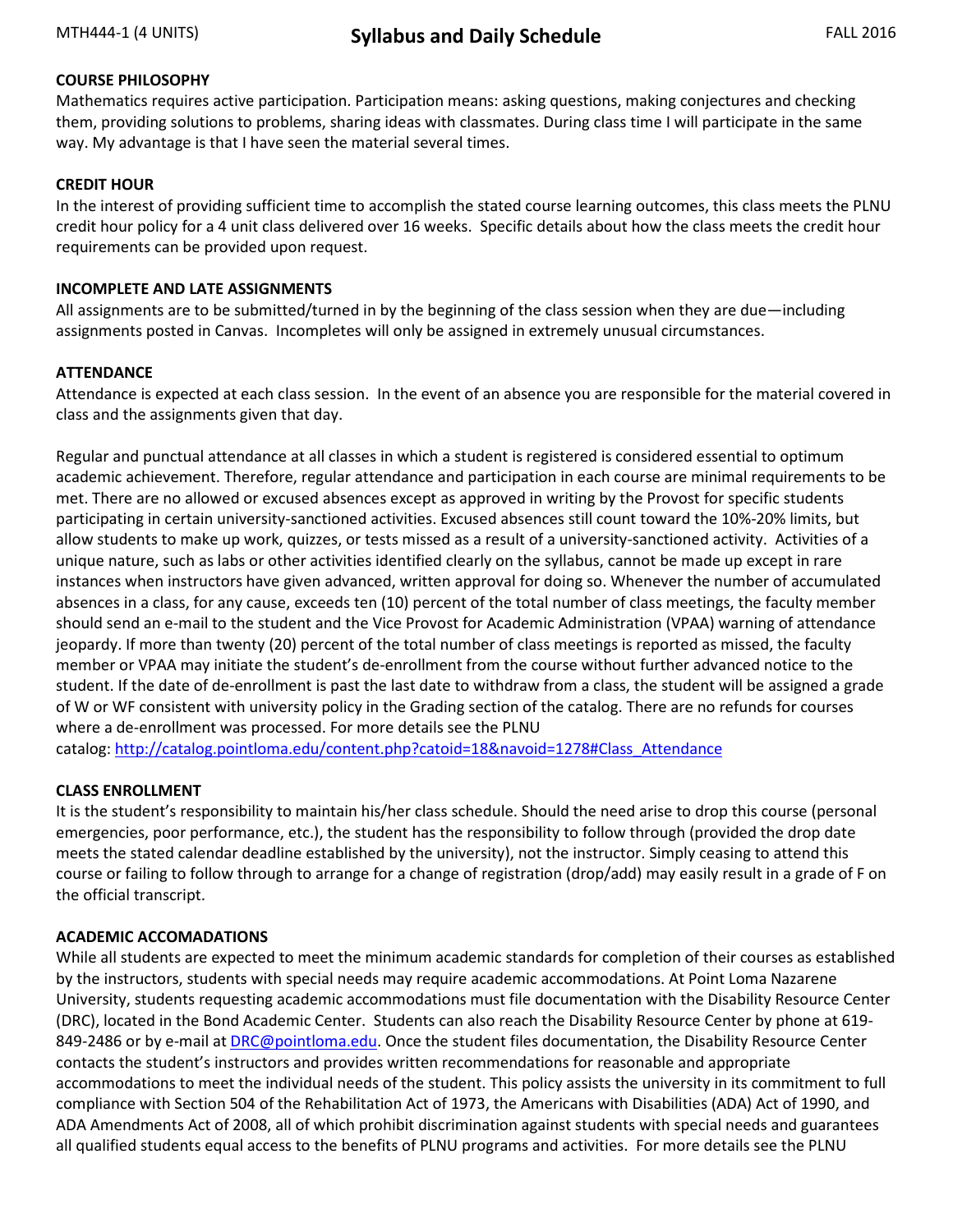### catalog: [http://catalog.pointloma.edu/content.php?catoid=18&navoid=1278#Academic\\_Accommodations](http://catalog.pointloma.edu/content.php?catoid=18&navoid=1278#Academic_Accommodations)

Students with learning disabilities who may need accommodations should discuss options with the instructor during the first two weeks of class.

#### **ACADEMIC HONESTY**

The Point Loma Nazarene University community holds the highest standards of honesty and integrity in all aspects of university life. Any violation of the university's commitment is a serious affront to the very nature of Point Loma's mission and purpose. Violations of academic honesty include cheating, plagiarism, falsification, aiding academic dishonesty, and malicious interference. The details of PLNU's meaning of each of these words can be found in the PLNU catalog at: [http://catalog.pointloma.edu/content.php?catoid=18&navoid=1278#Academic\\_Honesty](http://catalog.pointloma.edu/content.php?catoid=18&navoid=1278#Academic_Honesty)

A student remains responsible for the academic honesty of work submitted in PLNU courses and the consequences of academic dishonesty beyond receipt of the final grade in the class and beyond the awarding of the diploma. Ignorance of these catalog policies will not be considered a valid excuse or defense. Students may not withdraw from a course as a response to a consequence.

A student who is caught cheating on any item of work will receive a zero on that item and may receive an "F" for the semester. See the PLNU Catalog for a further explanation of the PLNU procedures for academic dishonesty [\(http://catalog.pointloma.edu/content.php?catoid=18&navoid=1278#Academic\\_Honesty\)](http://catalog.pointloma.edu/content.php?catoid=18&navoid=1278#Academic_Honesty).

#### **FINAL EXAM DATE AND TIME**

The final exam date and time is set by the university at the beginning of the semester and may not be changed by the instructor. Only in the case that a student is required to take three exams during the same day of finals week is an instructor authorized to change the exam date and time for that particular student.

#### **PLNU COPYRIGHT POLICY**

Point Loma Nazarene University, as a non-profit educational institution, is entitled by law to use materials protected by the US Copyright Act for classroom education. Any use of those materials outside the class may violate the law.

### **CREDIT HOUR**

In the interest of providing sufficient time to accomplish the stated course learning outcomes, this class meets the PLNU credit hour policy for a 4 unit class delivered over 16 weeks. Specific details about how the class meets the credit hour requirements can be provided upon request.

### **EDUCATION RECORDS (FERPA) AND DIRECTORY INFORMATION**

The Family Educational Rights and Privacy Act (FERPA) of 1974 as amended affords students certain rights with respect to their education records. These include: 1) the right to inspect and review the student's education records within 45 days of the day the university receives a request for access, 2) the right to request the amendment of the student's education records that the student believes are inaccurate or misleading, 3) the right to consent to disclosures of personally identifiable information contained in the student's education records, and 4) the right to file a complaint with the U.S. Department of Education concerning alleged failures by Point Loma to comply with the requirements of FERPA.

FERPA has specifically identified certain information called directory information that may be disclosed without student consent. Although directory information may be disclosed without student consent, PLNU is not required to release directory information.

The university has defined directory information as name, address (including electronic mail), telephone number, date and place of birth, major field of study, dates of attendance, enrollment status, degrees, honors and awards received, participation in officially recognized activities and sports, weight and height of members of athletic teams, degree candidacy, and the most recent previous educational agency or institution attended. This information may be provided, upon review by the Vice Provost for Academic Administration, as public information or to individuals who demonstrate a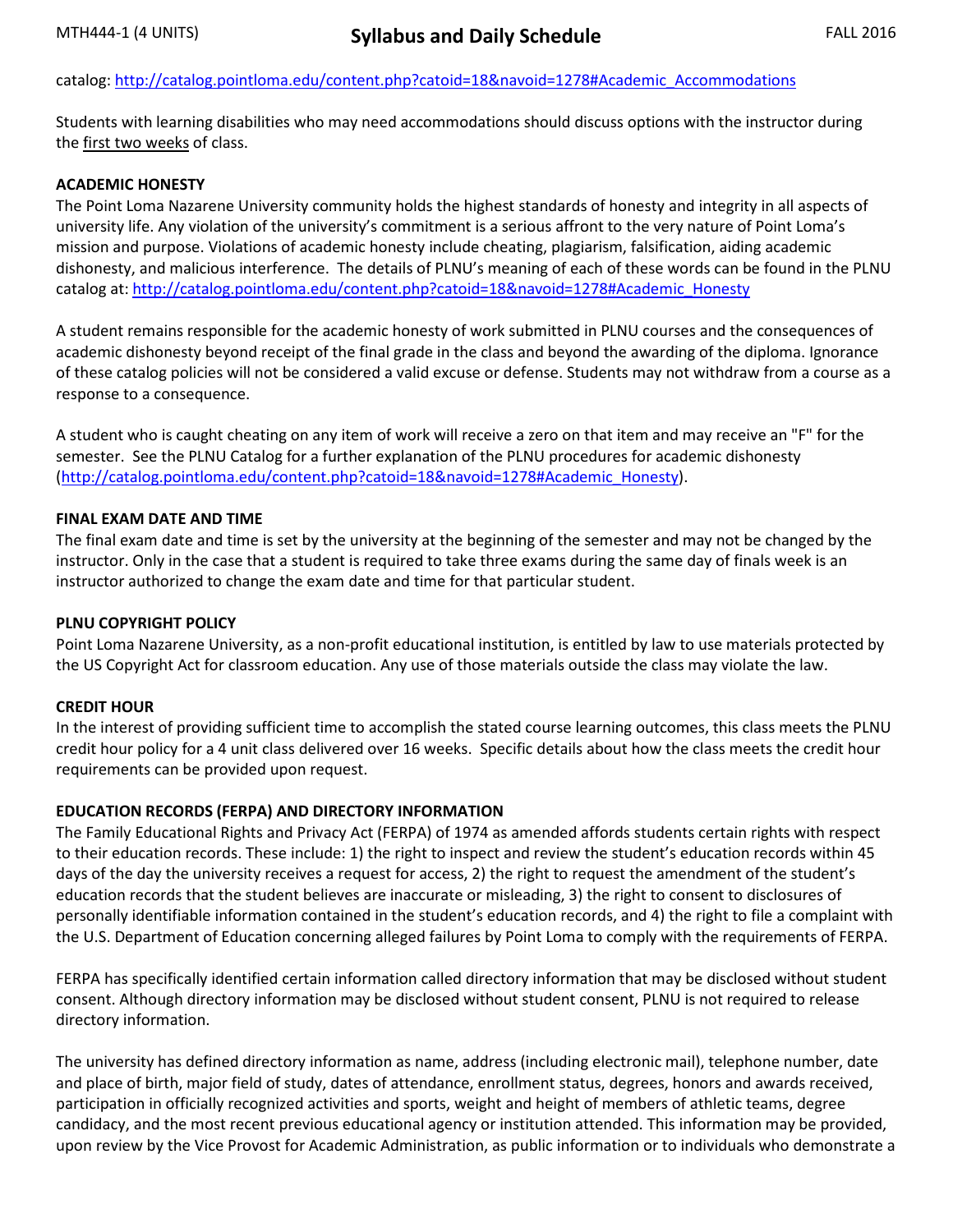# MTH444-1 (4 UNITS) **Syllabus and Daily Schedule** FALL 2016

valid need to contact students. Photographs of students may also be used in various university publications or on the university website. Students who prefer that their photograph not be used, must inform the Office of Marketing and Creative Services of their request prior to the second Monday of each semester.

The university may disclose education records to college officials with legitimate educational interests. A college official is a person employed by the university; a member of the Board of Trustees; or an individual serving on a committee, such as disciplinary or grievance committees. A college official has a legitimate educational interest if the information aids the official in fulfilling professional functions. PLNU also includes among college officials a student appointed to an official committee or assisting another official in performing tasks and outside service providers who perform an institutional service of function such as attorneys, auditors, and the National Student Clearinghouse. The university may also disclose education records to post-secondary institutions in which a student is seeking or intending to enroll, or is already attending if the disclosure is for purposes related to the student's enrollment or transfer.

Questions relative to FERPA policies should be referred to the Office of the Vice Provost for Academic Administration or may be referenced at FERPA.

[\(http://catalog.pointloma.edu/content.php?catoid=18&navoid=1278#Education\\_Records\\_\\_FERPA\\_\\_and\\_Directory\\_Info](http://catalog.pointloma.edu/content.php?catoid=18&navoid=1278#Education_Records__FERPA__and_Directory_Information) [rmation\)](http://catalog.pointloma.edu/content.php?catoid=18&navoid=1278#Education_Records__FERPA__and_Directory_Information)

### **GRADING**

Grades for the course will be based on homework (25%), three exams (15% each; total of 45 %), and a final exam (30%).

#### **HOMEWORK (25%)**

Homework due dates will be determined during class meetings. A homework assignment is late if it is not received at the start of class on the due date. No late homework will be accepted; however the two lowest homework scores will be dropped. Please be sure that your homework is stapled together and the problems are in order. Homework will be scored on a combination of completeness and correctness. A random selection (the same for all people) of the problems will be graded on any homework assignment.

#### **TESTS (15% each) AND FINAL EXAM (30%)**

Tests and the Final Exam will include problems and questions over material assigned in the text, readings and handouts, as well as material presented in class.

No examination shall be missed without prior consent by me or a well documented emergency beyond your control. A score of zero will be assigned for an examination that is missed without prior consent or a well documented emergency beyond your control. The examination schedule is included in the daily schedule. I do not intend to accept excuses such as poor communication with parents, benefactors, sport team sponsors and/or travel agents.

### **The Final Exam is COMPREHENSIVE. December 16 (Friday) 2016,** 1:30 pm - 4:00 pm

#### **GRADING SCALE**

Course grades will be assigned according to the following scale:

| <b>Grading Scale in percentages</b> |             |              |              |              |  |  |  |
|-------------------------------------|-------------|--------------|--------------|--------------|--|--|--|
|                                     |             |              |              |              |  |  |  |
|                                     |             | (87.5, 90)   | (77.5, 80)   | (67.5, 70)   |  |  |  |
|                                     | [92.5, 100] | [82.5, 87.5] | [72.5, 77.5] | [62.5, 67.5] |  |  |  |
|                                     | [90, 92.5]  | [80, 82.5]   | [70, 72.5]   | [60, 62.5]   |  |  |  |

#### **CELL PHONES**

Turn off any cell phone, pager or things that are distracting while you are in class. Also, do not text or work on other classes while in class (to do so is disrespectful to me and your classmates) and it is not the best use of class time.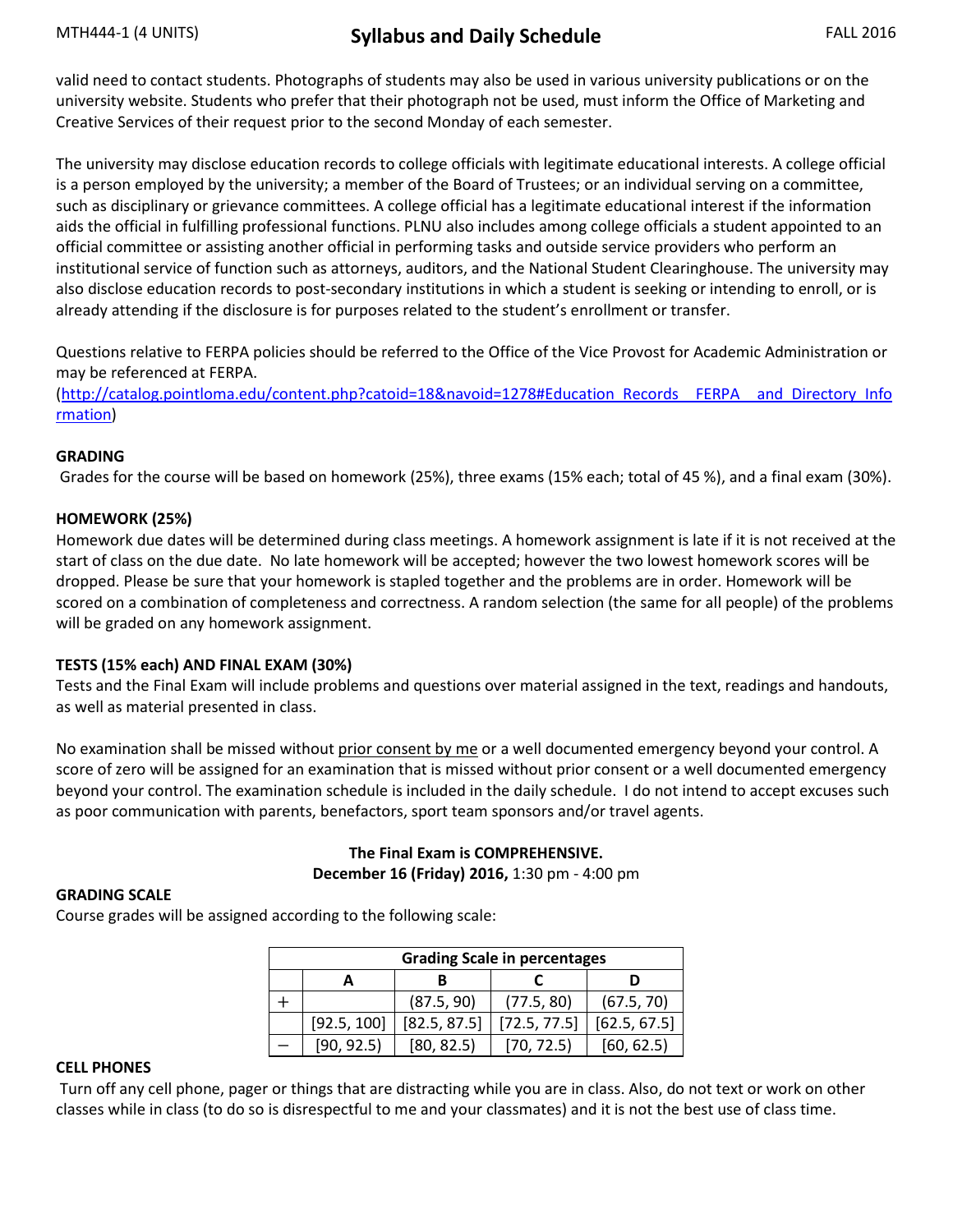### **GENERAL ADVICE**

- 1. The key to success in this class is to attend lectures regularly and do your homework.
- 2. Read the textbook in advance. Try to stay ahead of the instructor.
- 3. You learn mathematics by doing it yourself.
- 4. You should expect to spend approximately two hours outside of class for every one hour in class working on homework and going over concepts.
- 5. When doing homework, please note it is normal to not be able to do every problem correct on the first attempt. Do not be discouraged, instead seek help.

### **SOURCES OF HELP**

- The instructor. If you have questions, ask me. See office hours.
- Other classmates. Form study groups. Work together. But write your own solutions!!